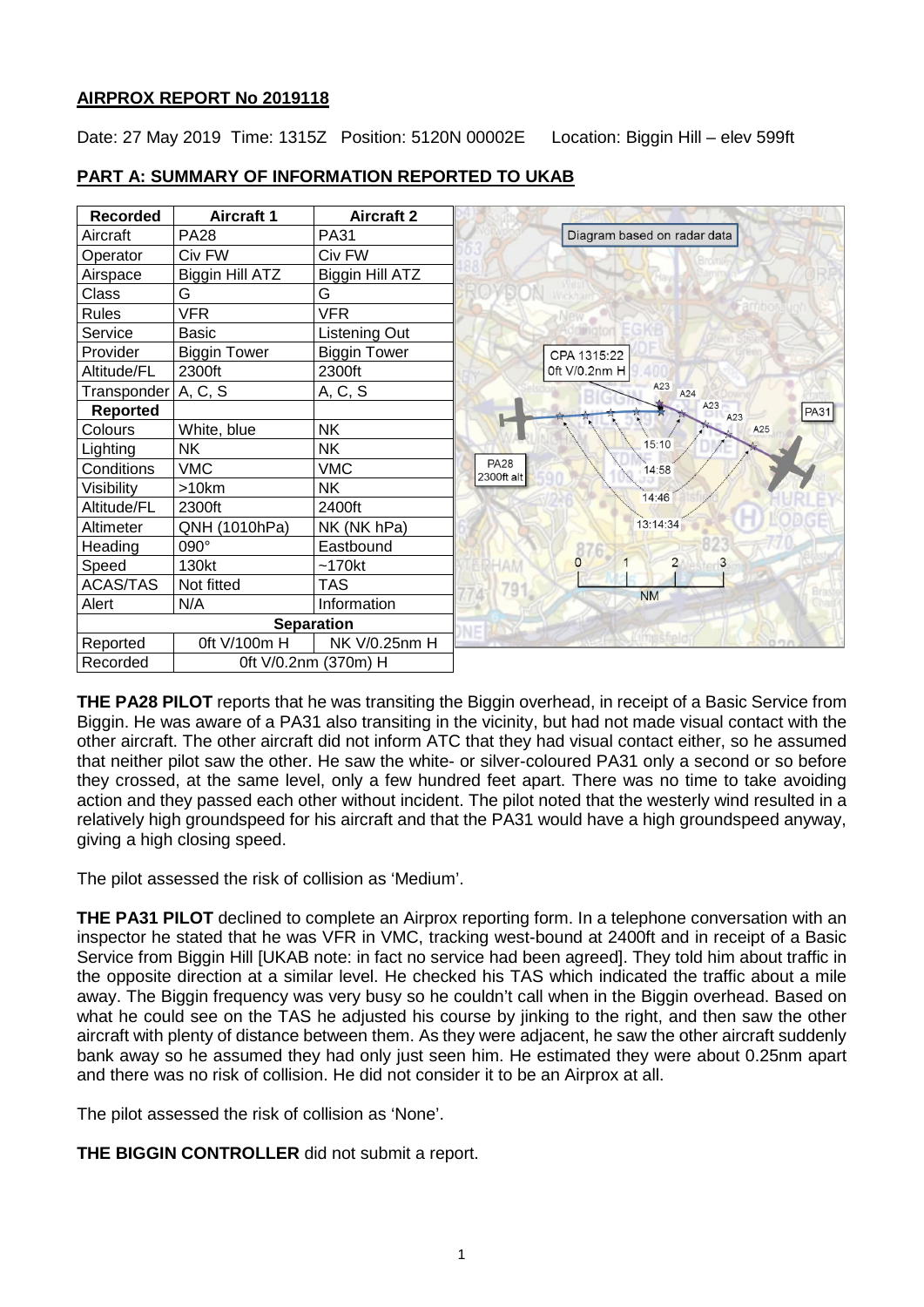## **Factual Background**

The weather at Biggin Hill was recorded as follows:

METAR EGKB 271320Z 27013G23KT 230V310 9999 FEW045 17/07 Q1010=

## **Analysis and Investigation**

# **CAA ATSI**

Note: the time stamp was missing from the R/T recording obtained from Biggin Hill and, as such, the timings refer to the minute only, the seconds were not available.

At 13:05, the PA31 pilot called the Biggin Hill controller advising that they were en-route from [departure to destination], were estimating overhead Biggin Hill in about 10mins time and that they would like to pass east to west at 2400ft, VFR. The controller instructed the pilot to squawk 7047, established the current position of the aircraft as 5nm east of Tunbridge Wells and instructed the pilot to report 5 miles to run to the Biggin Hill overhead for onward clearance. The pilot responded "Roger". No ATC Service was agreed.

At 13:11, the PA28 pilot called the Biggin Hill controller advising that they were en-route from [departure to destination], were 10 miles west of Biggin Hill, requested a Basic Service and to transit through the Biggin Hill ATZ at 2300ft on QNH1010. A Basic Service was agreed, the pilot was instructed to squawk 7047 and report 5 miles to run to the overhead for onward clearance. A warning was passed that Kenley Gliding Site may be active, and the controller asked the pilot to confirm their level. The pilot responded with 2300ft QNH1010 and that they would report 5 miles to run.

At 13:12, the PA31 pilot reported *"6 miles to run traffic in sight"* and the controller instructed the pilot to report overhead Biggin Hill not below 2000ft. The pilot provided an accurate readback (Figure 1). [UKAB Note: the PA31 was at a range of 6 NM from Biggin Hill at 13:12:58, at which point the PA 28 was in excess of 5nm west of Biggin Hill. Although the lack of a report from the PA31 pilot means that it was not possible to be certain, it seems likely that the 'traffic' that the PA31 pilot reported as being 'in sight' was in fact the 7047 squawk at A18 about 2-3nm ahead and not the subject PA28.]



Figure 1 - 13:12

At 13:13, the PA28 pilot reported 5 miles to run, visual with the airport [UKAB Note: the PA28 was at a range of 5nm from Biggin Hill at 13:13:30]. The controller instructed the pilot to report overhead not below 2000ft and passed Traffic Information on the PA31, described as opposite direction, joining the overhead from the southeast but which did not include altitude information on the PA31. The PA28 pilot responded that they would report overhead not below 2000ft but did not acknowledge the Traffic Information. The controller then passed Traffic Information on the PA28 to the PA31 pilot,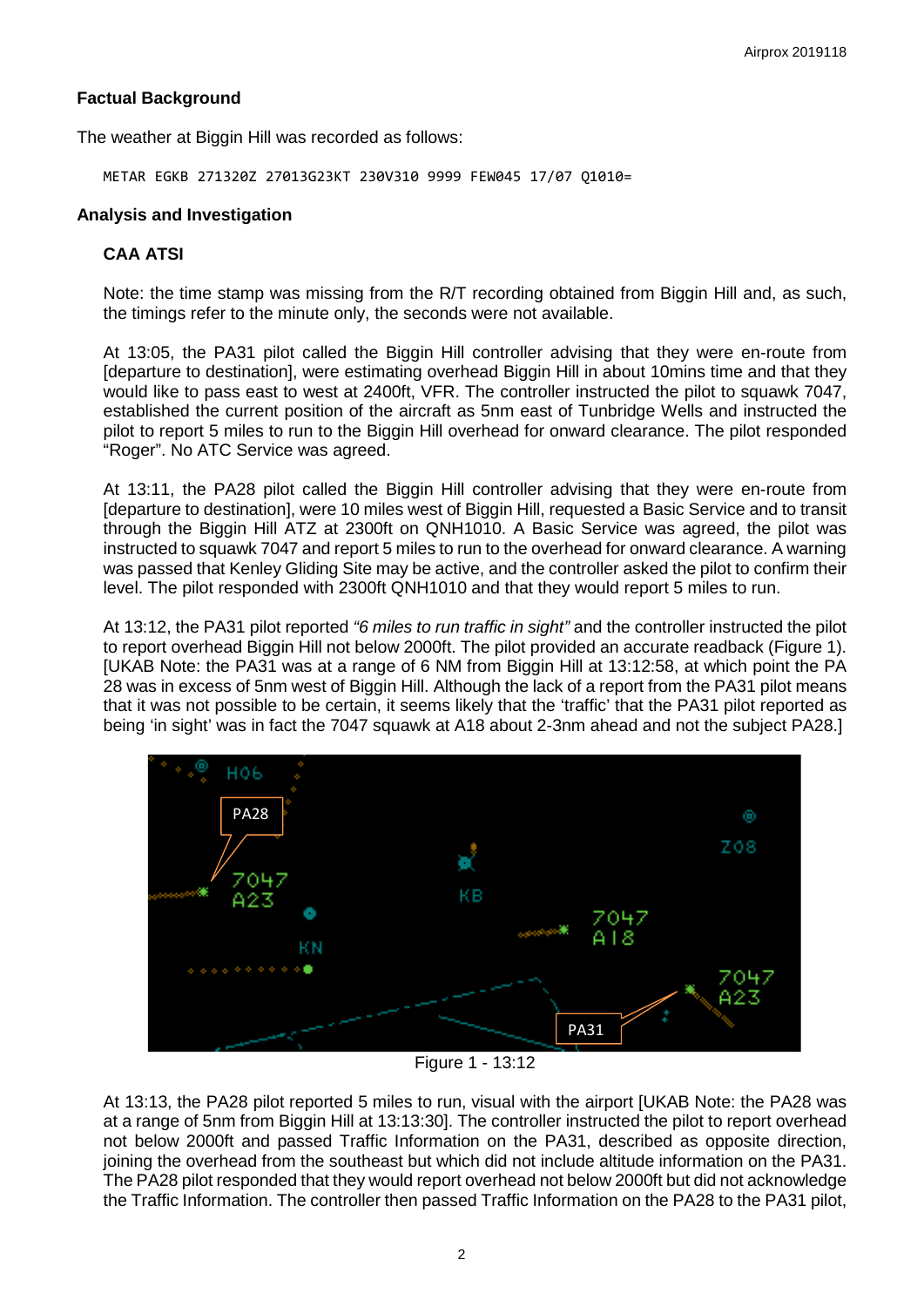described as a Cherokee 5 miles to the west of the field, 2300 ft, opposite direction through the overhead. The pilot responded with "copied" (Figure 2).



Figure 2 - 13:13

At 13:15, the PA28 pilot reported overhead and was instructed to report abeam Swanley. The controller turned their attention to an unrelated Cherokee requesting to join the circuit and a lengthy R/T exchange ensued. The controller then advised the PA31 pilot that they saw them pass through the overhead and instructed the pilot to report passing abeam the Gliding Site at Kenley and cautioned them that it may be active. Traffic Information was passed to the PA31 pilot on the unrelated Cherokee joining from the west and the PA31 pilot apologised and advised the controller that they hadn't managed to get their overhead call in due to the lengthy R/T exchange from the unrelated Cherokee and that they were now passing Kenley.

> 7047 A23 165  $0 - 2$

CPA occurred at 13:15.22 with the aircraft separated by 0.2nm laterally and 0ft vertically (Figure 3).

Figure 3 - 13:15.22 CPA

When the PA28 pilot reported 5 miles to the west of the overhead at 13:13, the Biggin Hill controller passed Traffic Information to the pilot on the opposite direction PA31 from the southeast. However, the Traffic Information did not include altitude information. The PA28 pilot did not acknowledge the Traffic Information but stated in their report that they were aware of the PA31 *"being in the vicinity".* The pilot may not have assimilated that it was opposite direction and would also not necessarily have been aware that the PA31 was at the same level. Traffic information was also passed to the PA31 pilot at 13:13, and in this case, the altitude of the PA28 was included in this transmission as well as information on the PA28 being opposite direction.

It may have been useful to the PA28 pilot for the last known level of the PA31 had been included within the Traffic Information provided. That said, the standard clearance issued to both pilots was to report overhead not below 2000 ft, maintaining VFR. Under the terms of a Basic Service, unless the pilot has entered into an agreement with the controller to maintain a specific course of action the pilot may change level, heading or route at any time without advising the controller. In Class G Airspace under a Basic Service the pilots remain responsible for their own collision avoidance.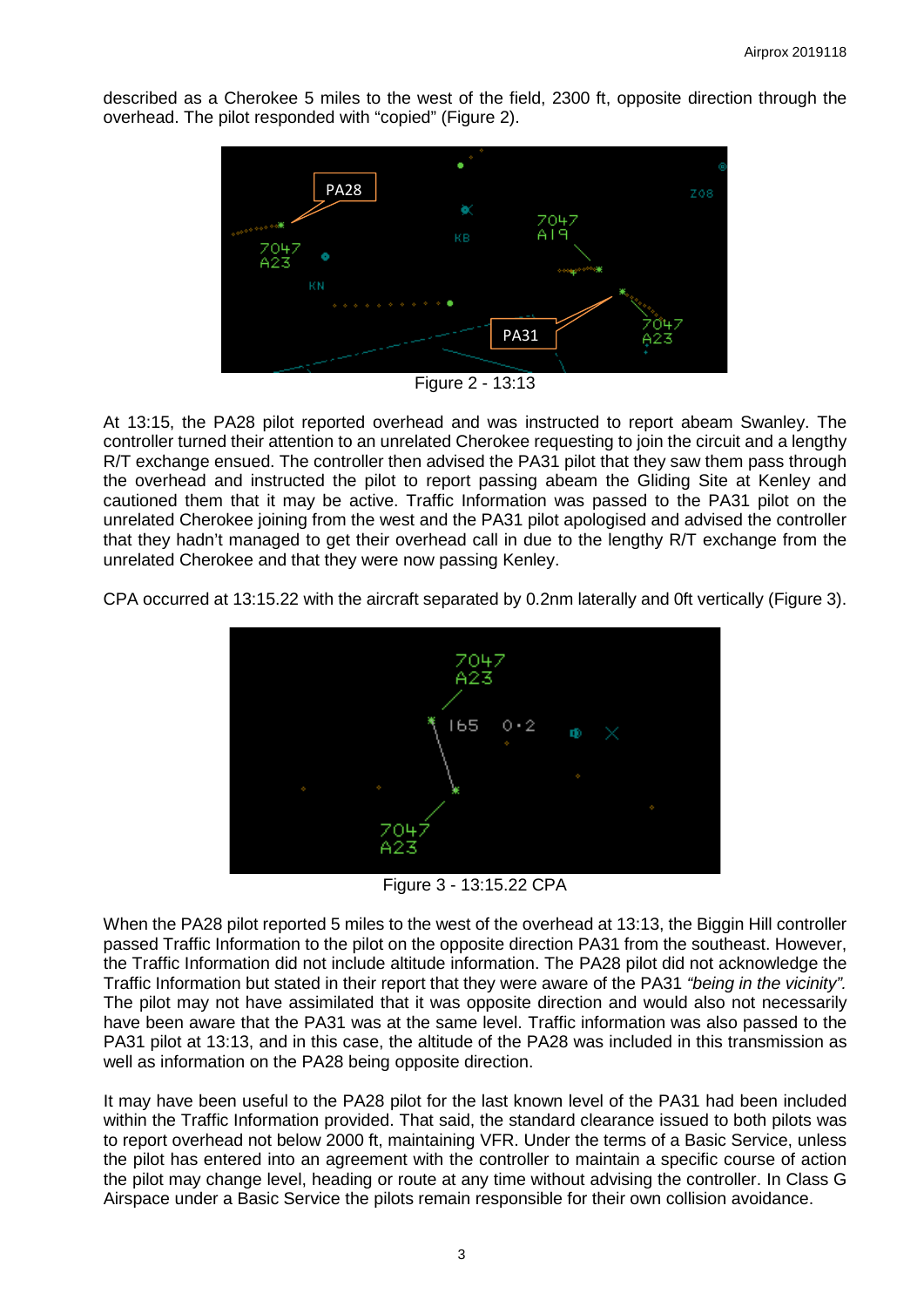### **UKAB Secretariat**

The PA28 and PA31 pilots shared an equal responsibility for collision avoidance and not to operate in such proximity to other aircraft as to create a collision hazard<sup>[1](#page-3-0)</sup>. If the incident geometry is considered as head-on or nearly so then both pilots were required to turn to the right<sup>[2](#page-3-1)</sup>. If the incident geometry is considered as converging then the PA28 pilot was required to give way to the PA[3](#page-3-2)1<sup>3</sup>.

#### **Summary**

An Airprox was reported when a PA28 and a PA31 flew into proximity at 1315hrs on Monday 27<sup>th</sup> May 2019 near the Biggin Hill overhead. Both pilots were operating under VFR in VMC, the PA28 pilot in receipt of a Basic Service from Biggin Hill and the PA31 pilot without an agreed service but effectively in receipt of a Basic Service, also from Biggin Hill.

### **PART B: SUMMARY OF THE BOARD'S DISCUSSIONS**

Information available consisted of a report from the PA28 pilot and telephone call with the PA31 pilot, radar photographs/video recordings, reports from the air traffic controllers involved and reports from the appropriate operating authorities. Relevant contributory factors mentioned during the Board's discussions are highlighted within the text in bold, with the numbers referring to the Contributory Factors table displayed in Part C.

Members first discussed the pilots' actions and noted that although the PA31 pilot was operating in the belief that he was in receipt of a Basic Service when no service had been agreed (**CF3**), he was still receiving useful Traffic Information as he approached Biggin Hill. Each pilot had contacted the Biggin controller and been cleared to transit the ATZ not below altitude 2000ft (1400ft aal), with the PA28 transiting east to west and the PA31 west to east. Whilst this ensured that transiting traffic remained clear of visual circuit traffic it also confined the opposite-direction aircraft to being overhead with only a 500ft altitude band between the minimum cleared level and the base of the London TMA (at altitude 2500ft). Given this situation, some members wondered whether the Biggin controller might have suggested some form of geographic lateral or vertical separation to the pilots, although they acknowledged that it was not for him to do so given the nature of the service they were receiving.

Assuming that the PA31 pilot accurately reported when 6 miles to run, he would have done so at about 1313. Similarly, if the PA28 pilot accurately reported 5 miles to run he would have done so about 30secs later. Members therefore wondered to what degree each pilot had assimilated the Biggin controller's information to the other. Both had been cleared to transit the Biggin overhead not below altitude 2000ft, and both had reported being at about the same range to go to the overhead at about the same time. Members felt that this in itself was sufficient information to pique the interest of an inquisitive pilot, perhaps to prompt a request for further Traffic Information or to establish relative altitudes (**CF4**, **CF5**).

Given that the controller passed Traffic Information to the PA31 pilot which included the PA28's altitude, members felt that it would not have been unreasonable for the PA31 pilot to change his altitude from 2300ft on the basis of defensive flying if nothing else (**CF2**). Furthermore, the PA31 pilot reported that he had seen the PA28 on his TAS (**CF7**) and taken action as a result, although members noted that he flew to a point 0.2nm from the PA28 at the same level. Angle of arrival information from TAS equipment is notoriously unreliable and GA members cautioned that pilots should be wary of trusting such information to generate lateral separation. Ultimately, the PA31 pilot saw the PA28 and, although he was clearly comfortable with the resulting separation, the Board felt it was unnecessarily close given his SA (**CF6**) and that in consideration for the other pilot (who might not have the same risk appetite) he could have generated greater separation.

For his part, the PA28 pilot was in possession of much more limited SA and only saw the PA31 at a late stage (**CF8**). That being said, he was aware of the PA31 approaching Biggin from the SE, and would

l

<span id="page-3-0"></span><sup>1</sup> SERA.3205 Proximity.

<span id="page-3-1"></span><sup>2</sup> SERA.3210 Right-of-way (c)(1) Approaching head-on.

<span id="page-3-2"></span><sup>3</sup> SERA.3210 Right-of-way (c)(2) Converging.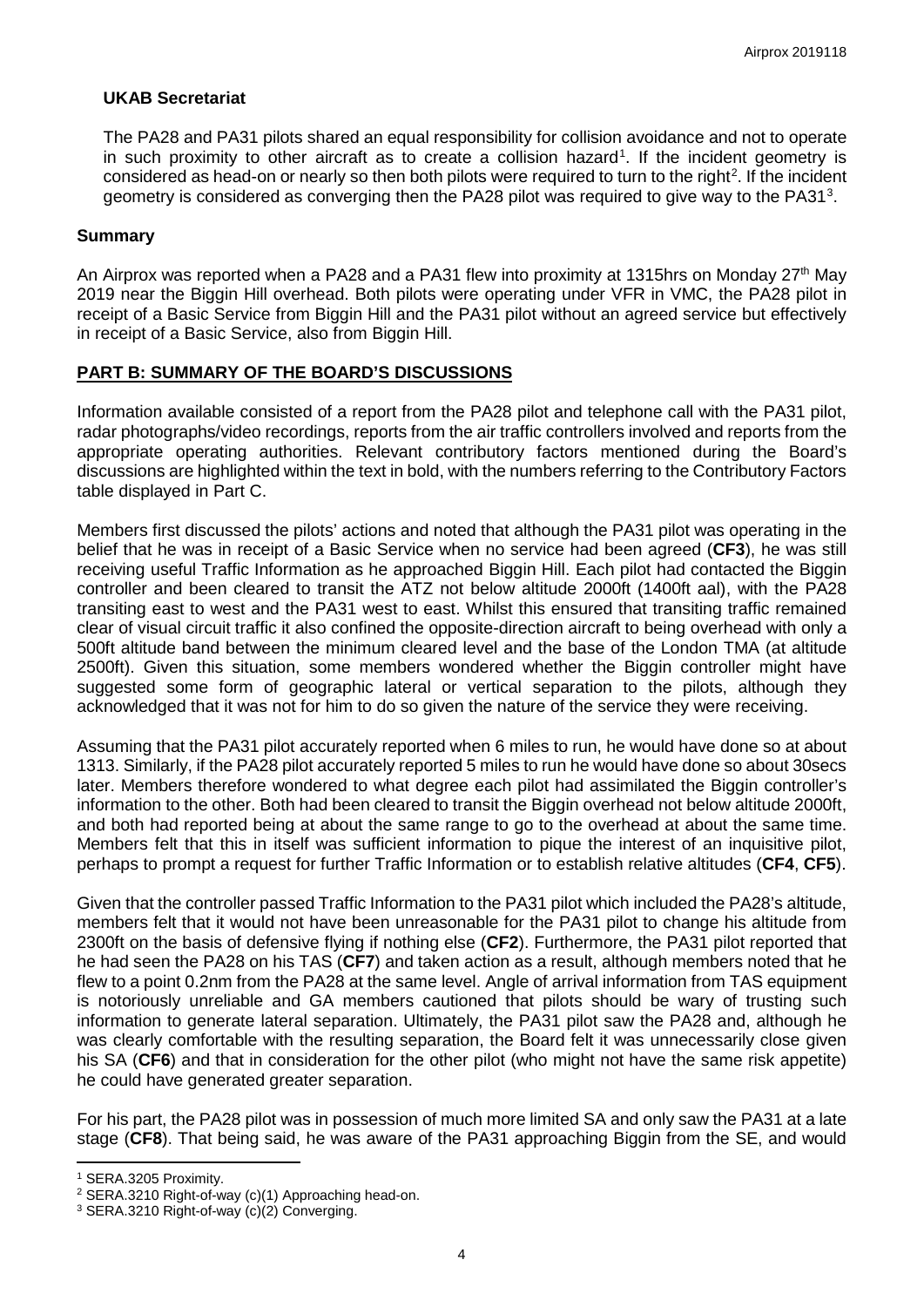equally be aware of the limited height band available as they both converged. As such, although the R/T was reportedly busy, there were likely opportunities for him to seek further information, which he did not take.

Turning to the Biggin controller's actions, given that he had directed both pilots to the overhead and that the radar display indicated both aircraft were at the same level, he had a responsibility to pass sufficient information to enable the pilots to conduct their flight safely within the ATZ. Members felt that he had not done so; ironically, the PA31 pilot, not in receipt of an agreed FIS, received more Traffic Information than the PA28 pilot, under a Basic Service. Crucially, the Biggin controller did not pass Traffic Information to the PA28 pilot which included the PA31's altitude (**CF1**).

In summary, although the PA31 pilot felt there was no conflict (**CF9**) the PA28 pilot felt that safety may have been compromised and had submitted an Airprox; the Board agreed with the PA28 pilot's assessment. Overall, members felt that everyone involved could have done more to avoid the situation: the PA31 pilot could not have known the planned track and intentions of the PA28 and had had sufficient SA to afford greater vertical separation at least; the PA28 pilot could have sought further information about the PA31; and the controller could have been more proactive in providing more complete traffic information and ensuring safe and efficient flight within the ATZ. In the event, the PA31 pilot was visual with the PA28 and members surmised that collision would not have occurred. That being said, with the PA28 pilot's intention unknown to the PA31 pilot, and with the PA28 pilot not being visual with the PA31 until the last moment, they assessed that safety had been reduced.

#### **PART C: ASSESSMENT OF CAUSE AND RISK**

#### Contributory Factors:

|           | 2019118                                                        |                                            |                                                                                  |  |
|-----------|----------------------------------------------------------------|--------------------------------------------|----------------------------------------------------------------------------------|--|
| <b>CF</b> | Factor                                                         | <b>Description</b>                         | <b>Amplification</b>                                                             |  |
|           | <b>Ground Elements</b>                                         |                                            |                                                                                  |  |
|           | • Situational Awareness and Action                             |                                            |                                                                                  |  |
| 1         | <b>Human Factors</b>                                           | • Traffic Management Information Provision | Not provided, inaccurate, inadequate, or late                                    |  |
|           | <b>Flight Elements</b>                                         |                                            |                                                                                  |  |
|           | <b>• Tactical Planning and Execution</b>                       |                                            |                                                                                  |  |
| 2         | <b>Human Factors</b>                                           | • Insufficient Decision/Plan               | Inadequate plan adaption                                                         |  |
| 3         | <b>Human Factors</b>                                           | • Communications by Flight Crew with ANS   | Appropriate ATS not requested by pilot                                           |  |
|           | • Situational Awareness of the Conflicting Aircraft and Action |                                            |                                                                                  |  |
| 4         | <b>Human Factors</b>                                           | • Understanding/Comprehension              | Pilot did not assimilate conflict information                                    |  |
| 5         | <b>Human Factors</b>                                           | • Lack of Communication                    | Pilot did not request additional information                                     |  |
| 6         | <b>Human Factors</b>                                           | • Lack of Action                           | Pilot flew close enough to cause concern despite<br><b>Situational Awareness</b> |  |
|           | • Electronic Warning System Operation and Compliance           |                                            |                                                                                  |  |
| 7         | Contextual                                                     | • ACAS/TCAS TA                             | <b>TCAS TA / CWS indication</b>                                                  |  |
|           | • See and Avoid                                                |                                            |                                                                                  |  |
| 8         | <b>Human Factors</b>                                           | • Monitoring of Other Aircraft             | Late-sighting by one or both pilots                                              |  |
| 9         | <b>Human Factors</b>                                           | • Perception of Visual Information         | Pilot perceived there was no conflict                                            |  |

Degree of Risk: C.

Recommendation: Nil.